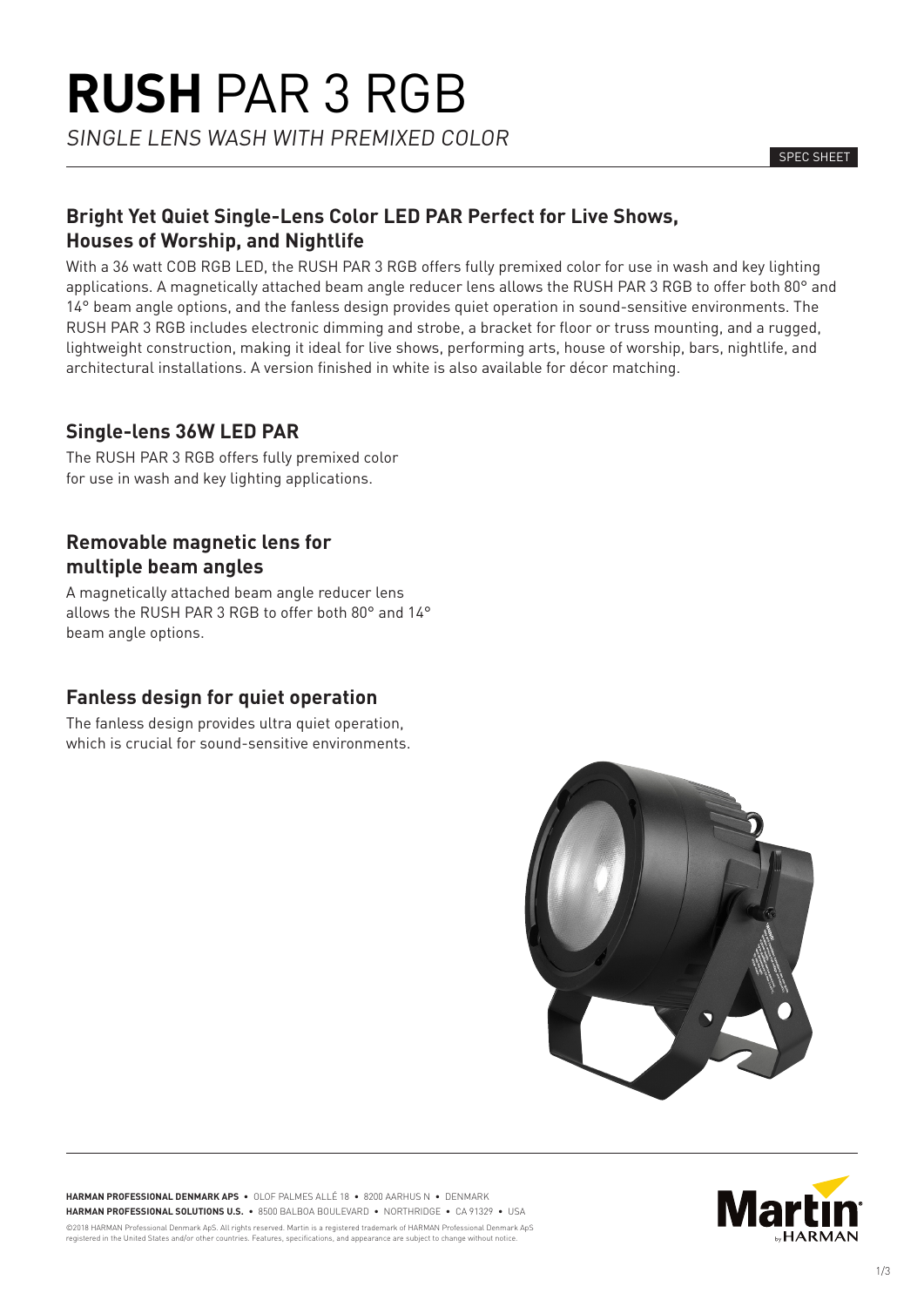# **RUSH** PAR 3 RGB SINGLE LENS WASH WITH PREMIXED COLOR

### SPEC SHEET

# **FEATURES**

- 36 watt COB RGB LED
- Fully premixed color
- Magnetically attached removable beam angle reducer lens
- 80° and 14° beam angles
- Electronic dimming and strobe
- Fanless design for quiet operation
- Bracket suitable for floor or truss mounting
- Lightweight aluminum construction (3.4 kg / 7.5 lbs.)

### **INCLUDED ITEMS**

- Power cable, 1.5 m without mains plug
- Prismatic lens

# **RELATED ITEMS**

• Martin M-DMX with Martin Companion Uploader Software

## **ORDERING INFORMATION**

- RUSH PAR 3 RGB in cardboard box: P/N 90480130
- RUSH PAR 3 RGB/WHITE in cardboard box: P/N 90480135

# **OPTIONAL ACCESSORIES**

### **Installation Hardware**

- Half-coupler clamp: P/N 91602005
- G-clamp (vertical hanging suspension only): P/N 91602003
- Quick-trigger clamp (vertical hanging suspension only): P/N 91602007
- Safety cable, 60Kg, BGV C1: P/N 91604006

### **Cables, 16 A, For Connection To Power In Chains**

- Power relay cable 3 x 2.5 mm2, H07RN-F POWCON-POWCON 1.2 m (3.9 ft.): P/N 91611798
- Power relay cable 3 x 14 AWG, SJOOW POWCON-POWCON 1.2m (3.9 ft.): P/N 91610175
- Power relay cable 3 x 2.5 mm2, H07RN-F POWCON-POWCON 2.5m (8.2 ft.): P/N 91611799
- Power relay cable 3 x 14 AWG,SJOOW POWCON-POWCON 2.5m (8.2 ft.): P/N 91610176

### **Cables, 16 A, For Power Input**

- Power input cable 3 x 2.5 mm2, H07RN-F OPEN-POWCON 1.5 m (4.9 ft.): P/N 91611800
- Power input cable 3 x 14 AWG, SJOOW OPEN-POWCON 1.5 m (4.9 ft.): P/N 91610177
- Power input cable 3 x 2.5 mm2, H07RN-F OPEN-POWCON 5.0 m (16.4 ft.): P/N 91611801
- Power input cable 3 x 14 AWG, SJOOW OPEN-POWCON 5.0 m (16.4 ft.): P/N 91610178 (H07RN-F are European approved cables, SJOOW are US approved cables)

### **Power Connectors**

- Power Connector PowerCON Male: P/N 91611795
- Power Connector PowerCON Female: P/N 91611794





**HARMAN PROFESSIONAL DENMARK APS** • OLOF PALMES ALLÉ 18 • 8200 AARHUS N • DENMARK **HARMAN PROFESSIONAL SOLUTIONS U.S.** • 8500 BALBOA BOULEVARD • NORTHRIDGE • CA 91329 • USA ©2018 HARMAN Professional Denmark ApS. All rights reserved. Martin is a registered trademark of HARMAN Professional Denmark ApS<br>registered in the United States and/or other countries. Features, specifications, and appearan